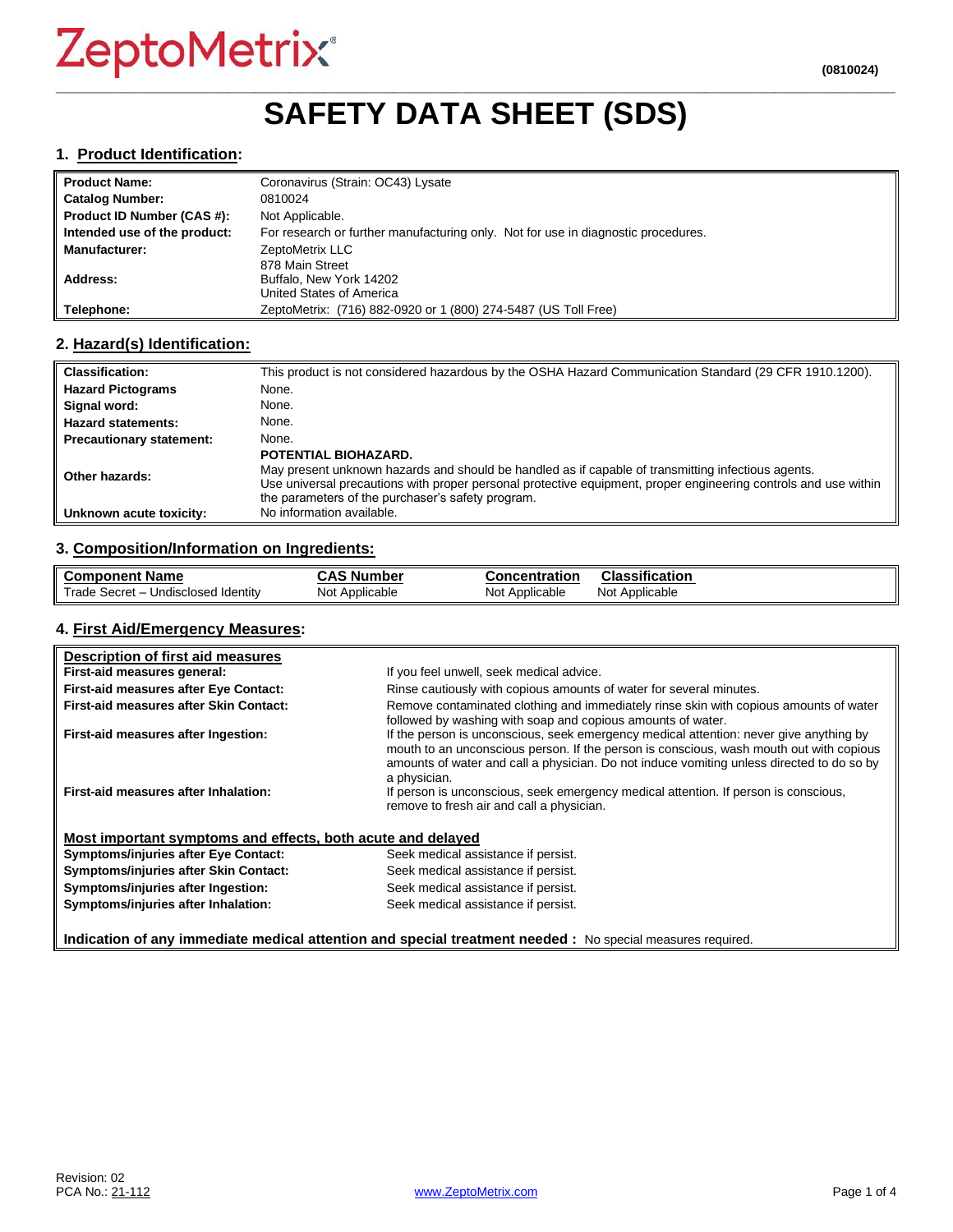## **5. Fire and Explosion Measures:**

| <b>Extinguishing Media</b><br>Suitable extinguishing media:<br>Unsuitable extinguishing media: | Use an extinguishing agent suitable for the surrounding area.<br>Use an extinguishing agent suitable for the surrounding area.             |
|------------------------------------------------------------------------------------------------|--------------------------------------------------------------------------------------------------------------------------------------------|
| Special hazards arising from the substance or mixture                                          |                                                                                                                                            |
| Fire hazard:                                                                                   | No known hazards.                                                                                                                          |
| <b>Explosion hazard:</b>                                                                       | No known hazards.                                                                                                                          |
| <b>Reactivity:</b>                                                                             | No known hazards.                                                                                                                          |
| <b>Advice for firefighters</b>                                                                 |                                                                                                                                            |
| <b>Firefighting instructions:</b>                                                              | Exercise caution when fighting a fire.                                                                                                     |
| Protection during firefighting:                                                                | Firefighters should wear protective gear. Do not enter fire area without proper protective<br>equipment, including respiratory protection. |

**\_\_\_\_\_\_\_\_\_\_\_\_\_\_\_\_\_\_\_\_\_\_\_\_\_\_\_\_\_\_\_\_\_\_\_\_\_\_\_\_\_\_\_\_\_\_\_\_\_\_\_\_\_\_\_\_\_\_\_\_\_\_\_\_\_\_\_\_\_\_\_\_\_\_\_\_\_\_\_\_\_\_\_\_\_\_\_\_\_\_\_\_\_\_\_\_\_**

## **6. Accidental Release Measures:**

| Personal precautions, protective equipment and emergency procedures |                                                                                  |  |
|---------------------------------------------------------------------|----------------------------------------------------------------------------------|--|
| <b>General measures:</b>                                            | Use appropriate personal protective equipment (PPE) and appropriate laboratory   |  |
|                                                                     | procedures.                                                                      |  |
|                                                                     |                                                                                  |  |
| For non-emergency personnel                                         |                                                                                  |  |
| <b>Protective equipment:</b>                                        | Use appropriate personal protective equipment (PPE).                             |  |
| <b>Emergency procedures:</b>                                        | Use appropriate emergency laboratory procedures.                                 |  |
|                                                                     |                                                                                  |  |
| For emergency responders                                            |                                                                                  |  |
| <b>Protective equipment:</b>                                        | Use appropriate personal protective equipment (PPE).                             |  |
| <b>Emergency procedures:</b>                                        | Use appropriate emergency procedures.                                            |  |
|                                                                     |                                                                                  |  |
| Methods and material for containment and cleaning up                |                                                                                  |  |
| For containment:                                                    | Contain material in accordance to State and Federal regulations.                 |  |
| Methods for cleaning up:                                            | Follow and dispose of material in accordance to State and Federal waste disposal |  |
|                                                                     | regulations.                                                                     |  |

## **7. Handling and Storage:**

| Precautions for safe handling: | Handle in accordance with proper safety procedures.                          |
|--------------------------------|------------------------------------------------------------------------------|
| <b>Storage conditions:</b>     | Keep container closed when not in use. Do not store in a frost-free freezer. |
| Incompatible products:         | No Data Available.                                                           |
| Incompatible materials:        | No Data Available.                                                           |
| Storage:                       | Recommended storage temperature -65°C or below.                              |

## **8. Exposure Controls and Personal Protection:**

| Appropriate engineering controls:<br><b>Personal Protective Equipment:</b> | Use universal precautions. Product may present unknown biohazard.<br>Use laboratory coat, protective gloves, safety glasses and suitable protective clothing. |
|----------------------------------------------------------------------------|---------------------------------------------------------------------------------------------------------------------------------------------------------------|
| Pictograms:                                                                |                                                                                                                                                               |
| <b>Eye/Face protection:</b>                                                | Wear in accordance with good laboratory practices and safety procedures.                                                                                      |
| Skin and body protection:                                                  | Wear in accordance with good laboratory practices and safety procedures.                                                                                      |
| <b>Respiratory protection:</b>                                             | Wear in accordance with good laboratory practices and safety procedures.                                                                                      |
| Hand protection:                                                           | Wear in accordance with good laboratory practices and safety procedures.                                                                                      |
| <b>Mechanical protection:</b>                                              | Wear in accordance with good laboratory practices and safety procedures.                                                                                      |
| Special work practices:                                                    | Follow purchaser's safety program.                                                                                                                            |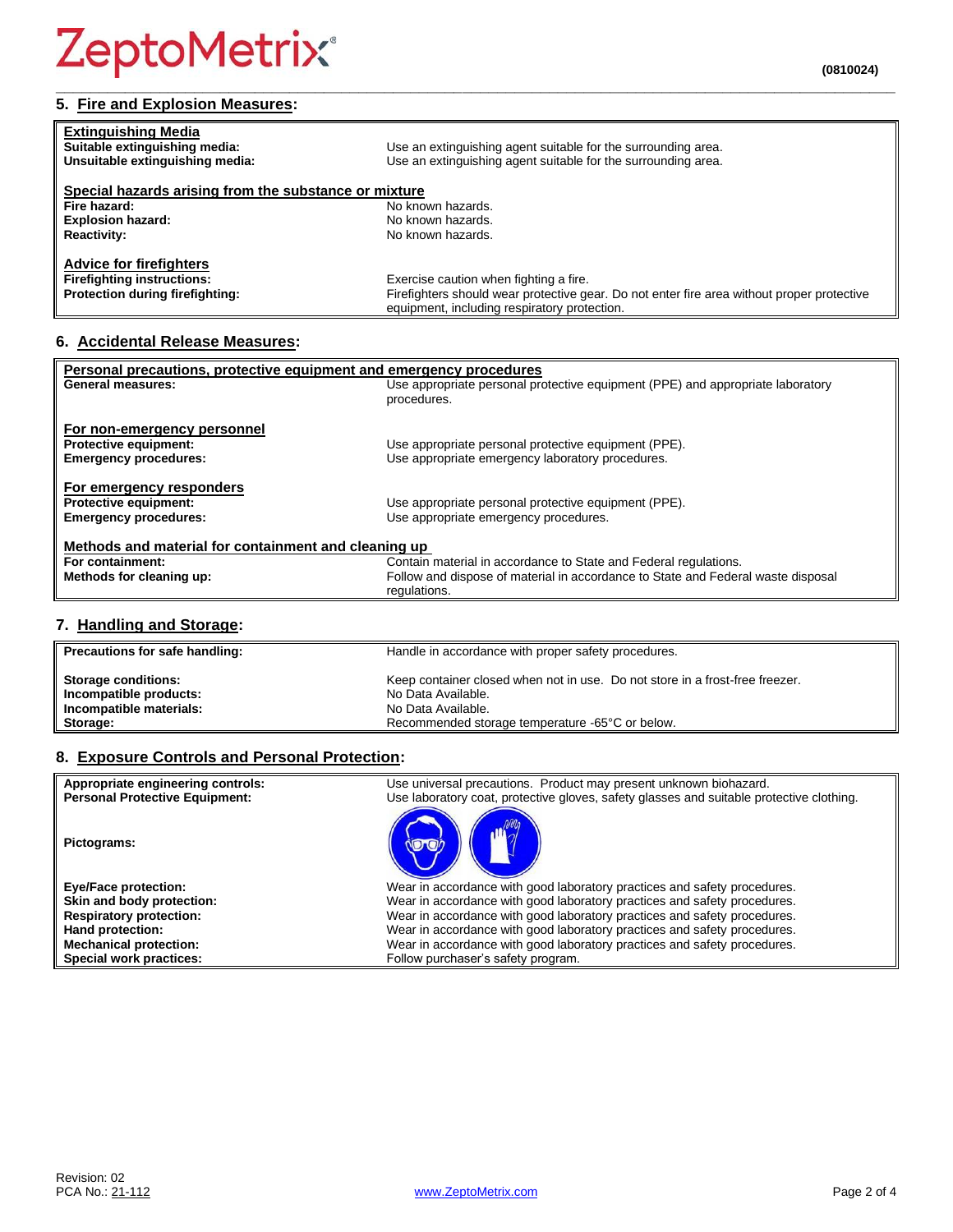#### **\_\_\_\_\_\_\_\_\_\_\_\_\_\_\_\_\_\_\_\_\_\_\_\_\_\_\_\_\_\_\_\_\_\_\_\_\_\_\_\_\_\_\_\_\_\_\_\_\_\_\_\_\_\_\_\_\_\_\_\_\_\_\_\_\_\_\_\_\_\_\_\_\_\_\_\_\_\_\_\_\_\_\_\_\_\_\_\_\_\_\_\_\_\_\_\_\_ 9. Physical and Chemical Properties:**

| <b>Physical State:</b>                        | Liquid at room temperature.                 |
|-----------------------------------------------|---------------------------------------------|
| Appearance/color:                             | Cloudy to clear, may be whitish in color.   |
| Odor:                                         | No Data Available.                          |
| Odor threshold:                               | No Data Available.                          |
| pH:                                           | No Data Available.                          |
| Melting point/freezing point:                 | No Data Available.                          |
| <b>Boiling point:</b>                         | No Data Available.                          |
| Flash point:                                  | No Data Available.                          |
| <b>Evaporation rate:</b>                      | No Data Available.                          |
| Flammability:                                 | No Data Available.                          |
| Upper/lower flammability or explosive limits: | No Data Available.                          |
| Vapor pressure:                               | No Data Available.                          |
| Vapor density:                                | No Data Available.                          |
| <b>Relative density:</b>                      | No Data Available.                          |
| Solubility(ies):                              | No Data Available.                          |
| <b>Partition coefficient:</b>                 | No Data Available.                          |
| Auto-ignition temperature:                    | No Data Available.                          |
| <b>Decomposition temperature:</b>             | No Data Available.                          |
| Viscosity:                                    | No Data Available.                          |
| <b>Other information:</b>                     | Proteins may settle. Mix gently before use. |

## **10. Stability and Reactivity:**

| <b>Reactivity:</b>                  | No Data Available.                                                                  |
|-------------------------------------|-------------------------------------------------------------------------------------|
| <b>Chemical stability:</b>          | The product is stable.                                                              |
| Possibility of hazardous reactions: | Under normal conditions of storage and use, hazardous reactions will not occur.     |
| <b>Conditions to avoid:</b>         | No Data Available.                                                                  |
| Incompatible materials:             | No Data Available.                                                                  |
| Hazardous decomposition products:   | Under normal conditions of storage and use, hazardous decomposition products should |
|                                     | not be produced.                                                                    |

## **11. Toxicological Information:**

| Skin corrosion/irritation:                          | No Data Available. |
|-----------------------------------------------------|--------------------|
| Eye damage/irritation:                              | No Data Available. |
| <b>Respiratory damage/irritation:</b>               | No Data Available. |
| Ingestion damage/irritation:                        | No Data Available. |
| Specific target organ toxicity (single exposure):   | No Data Available. |
| Specific target organ toxicity (repeated exposure): | No Data Available. |
| <b>Numerical measure of toxicity:</b>               | No Data Available. |
| Symptoms/injuries after skin contact:               | No Data Available. |
| Symptoms/injuries after eye contact:                | No Data Available. |
| Symptoms/injuries after inhalation:                 | No Data Available. |
| Symptoms/injuries after ingestion:                  | No Data Available. |

## **12. Ecological Information:**

| Ecotoxicity:                   | No Data Available. |
|--------------------------------|--------------------|
| Persistence and degradability: | No Data Available. |
| Bioaccumulative potential:     | No Data Available. |
| <b>Mobility in soil:</b>       | No Data Available. |
| Other adverse effects:         | No Data Available. |

## **13. Disposal Information:**

| <b>Was</b><br>--<br>- - | $C+$<br>កកក<br>)ısr<br>י המחי<br>equiations.<br><br>$\sim$ $\sim$<br>nn+,<br><br>והמח<br>$\ddotsc$<br>~<br><br>วเสแ<br>anu<br>ъ.<br>. п. н.<br>. .<br>.<br>og 11<br>י הד<br>$-10-10$<br>v v r<br>$\cdots$ |
|-------------------------|-----------------------------------------------------------------------------------------------------------------------------------------------------------------------------------------------------------|

## **14. Transport Information:**

| UN number                                                            | Not Regulated.  |
|----------------------------------------------------------------------|-----------------|
| UN proper shipping name                                              | Not Regulated.  |
| <b>Hazard Class</b>                                                  | Not Applicable. |
| Packing group                                                        | Not Applicable. |
| <b>Environmental hazards</b>                                         | Not Applicable. |
| <b>Transport in bulk</b><br>(According to MARPOL 73/78 and IBC Code) | Not Applicable. |
| <b>Special precautions</b>                                           | None.           |